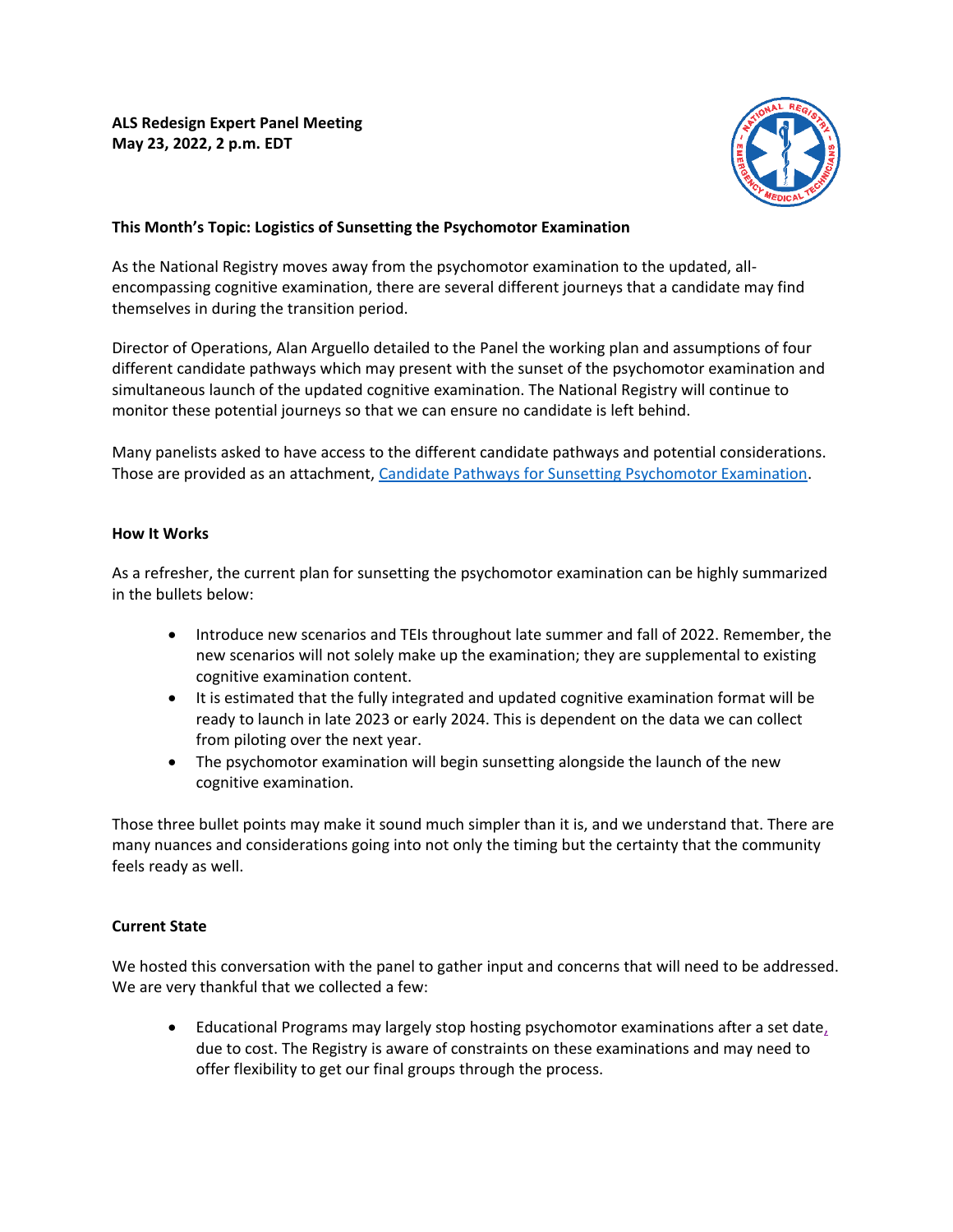- The "extension" of the new cognitive examination should be communicated well in advance and the Registry must understand concerns of how long the new examination will be. Based upon our internal plan, we do know that it will not exceed 4 hours. We are currently estimating it to last ~3:30-4 hours with the potential incorporation of breaks.
- The pass rate for the cognitive examination will be a key factor to watch. Many expressed the importance that the pass rate had to the community. It should be noted our passing standard (cut score) will not be changing when we administer the extended version of the ALS examination therefore, we do not anticipate much change.
- Educational programs, vendors and other members of the EMS community will need reasonable time to understand the content being added, and time to digest the schedule and timeframe in which it will be added. The National Registry intends to launch a few scenarios late summer of this year to ensure there is exposure, familiarity and opportunity for data collection. We also plan to share scenarios, TEIs and more on our website and through email to our educators and vendors so they have material to work with.

It is essential to the National Registry that despite the changes, the examination measures what it is intended to measure to ensure competency and protect the public. Collaboration with the EMS community and Expert Panel is essential to continue these implementations to ensure that all perspectives and feedback are considered. The National Registry is working to ensure early exposure to the process, educators and program directors are prepared, thoroughly work through the logistics of sunsetting the psychomotor examination and that no candidate is left behind.

### **Student Minimum Competency (SMC) Update**

The National Registry has partnered with CoAEMSP, NAEMSE, and NASEMSO to further the SMC framework development for AEMT Educational Programs. The Taskforce is working to address the gap for no accrediting body for AEMT Educational Programs, outside of State Office and Federal Agencies.

The Taskforce is working to produce a voluntary document for organizations to administer and support State Offices in the approval process for AEMT programs. They may also provide recommendations for tracking systems, tools, education, etc. The primary purpose is to provide optional best practice guidelines so that AEMT programs can implement physical skills evaluation in their current processes. These efforts aim to help programs take practitioners from a novice level and bring them to the "clinically ready" level by gaining more experience.

### **Posed Question**

*How can we ensure that no candidate gets left behind in this process?*

## **The Consensus**

The discourse that the panel provided was informative and insightful. The conversation consisted of perspectives from many parts of the EMS community and the National Registry gained insight about questions, concerns, and counsel as we move forward with sunsetting the psychomotor examination.